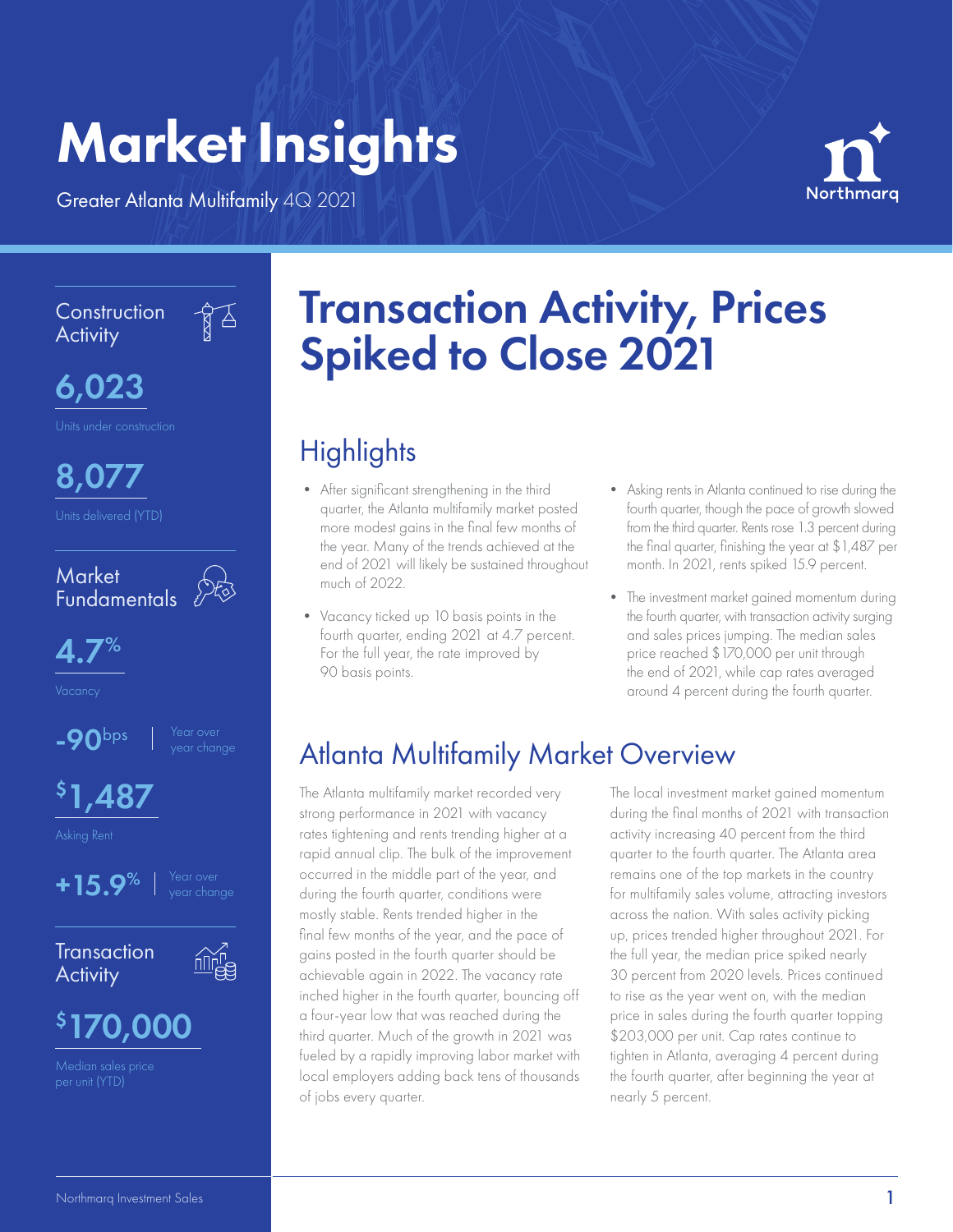## **Employment**

- The local labor market surged during the fourth quarter with the addition of more than 58,000 positions, surpassing its prepandemic level of employment. Atlanta employers added more than 156,000 jobs for the full year, an expansion of 5.7 percent.
- Although substantial growth occurred across most industries in the region, the professional and business services sector recorded one of the strongest rebounds in recent quarters. This industry expanded roughly 6 percent in 2021 with the addition of 32,400 jobs.
- Capital One recently announced plans to expand its presence in Atlanta. The company will add hundreds of engineers and product managers in Atlanta's Ponce City Market.
- Forecast: Total employment in Atlanta is expected to grow by approximately 3 percent in the year ahead with the addition of 87,000 jobs.

### Employers added more than 156,000 jobs in 2021.

### Employment Overview



### In 2021, developers delivered nearly 8,100 units.



### Development Trends

### Development and Permitting

- Deliveries were active throughout 2021 in Atlanta. During the fourth quarter, projects totaling more than 2,500 units came online. For the full year, developers delivered nearly 8,100 units, nearly identical to the level of completions in 2020.
- Approximately two dozen projects totaling more than 6,000 units are currently under construction in Atlanta, a 40 percent decline from one year ago. Although construction activity is spread throughout the metro area, Midtown is the most active submarket with more than 1,450 units under construction in the submarket.
- After slowing in 2020 and in the beginning of 2021, permitting regained momentum in recent quarters. Developers pulled permits for more 3,300 multifamily units in the fourth quarter, bringing the total for the year to 7,300 permits.
- Forecast: The development pipeline has thinned after a decline in permitting in recent years, which will lead to a slowing pace of completions in 2022. Developers are forecast to complete approximately 5,500 units to the market in the year ahead, down 32 percent from 2021.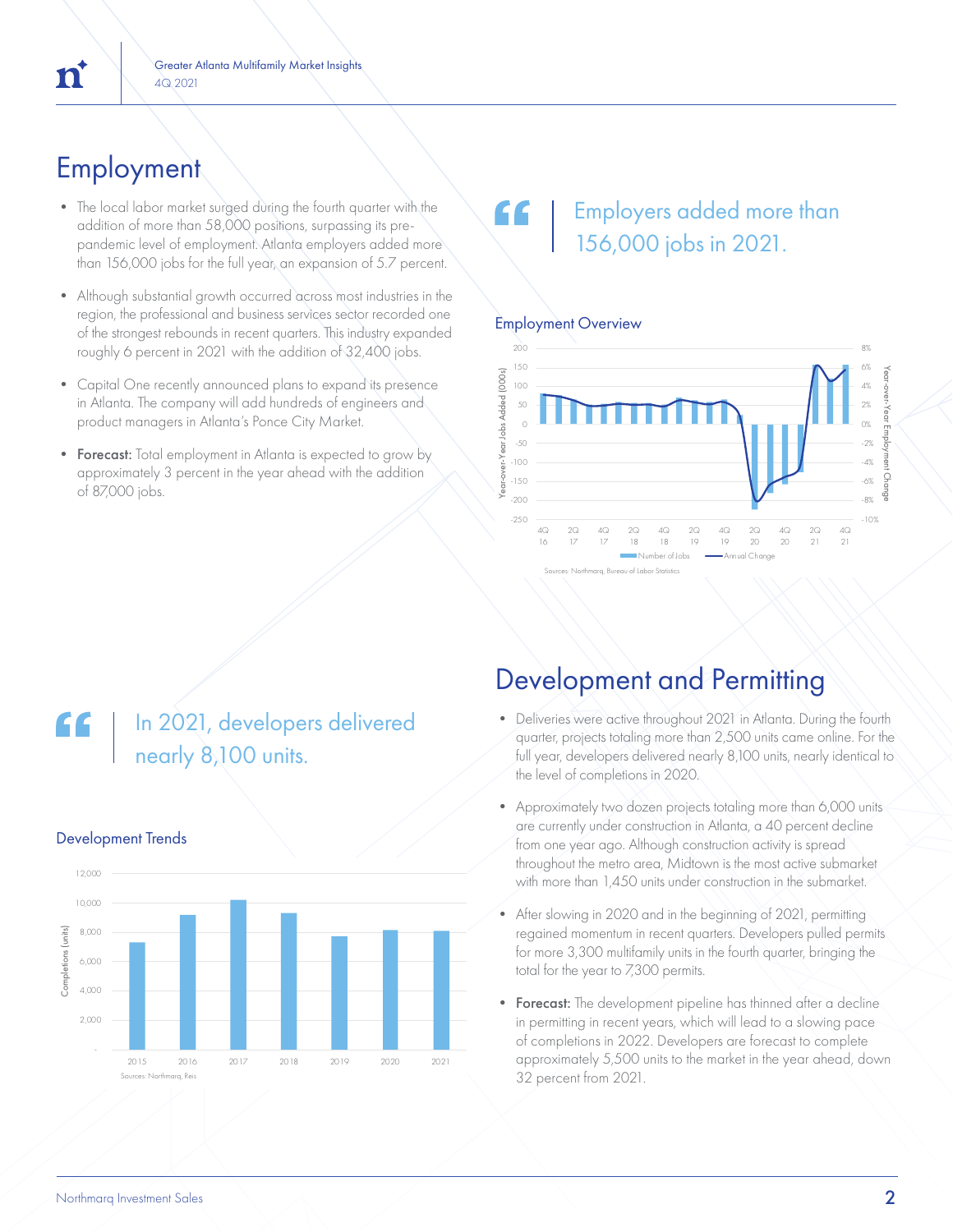- After vacancy fell 100 basis points in the third quarter, the rate inched higher during the fourth quarter, rising 10 basis points to end the year at 4.7 percent.
- Despite the slight increase in recent months, the vacancy rate dropped 90 basis points in 2021. The decline was fueled by a sharp increase in renter demand as net absorption reached more than 11,600 units for the full year, the highest annual total since 2015.
- Vacancy rates have tightened across all asset classes during the past year with Class A properties posting the largest declines. In 2021, vacancy in Class A units dropped 130 basis points, ending the year at 5.3 percent. With the economy improving, particularly in high-wage sectors, Class A vacancy should continue to tighten.
- Forecast: Demand is forecast to remain strong in 2022, and construction activity is on pace to slow, driving the vacancy rate lower. The rate is expected to dip 30 basis points in the year ahead, finishing 2022 at 4.4 percent.

### $V$ acancy  $\setminus$   $\setminus$   $\setminus$   $\setminus$   $\setminus$   $\setminus$   $\setminus$  The vacancy rate dropped 90 basis points in 2021.



### Asking rents rose 15.9 percent in 2021.



### Rents

- After spiking during the third quarter, the pace of rent growth slowed in the last few months of the year. Asking rents rose 1.3 percent during the fourth quarter, ending the year at \$1,487 per month.
- Average rents in Atlanta jumped 15.9 percent during 2021, the largest annual growth on record. Rent growth in Midtown and Buckhead advanced about 12 percent in 2021, with asking rents in both submarkets ending the year above \$2,000 per month.
- Asking rents surged across all property classes in recent quarters with the steepest gains recorded in Atlanta's higher-end units. Average Class A rents reached \$1,695 per month at the end of the year, a 16 percent annual increase.
- Forecast: Asking rents in Atlanta are forecast to reach more than \$1,575 per month in the year ahead, rising approximately 6 percent.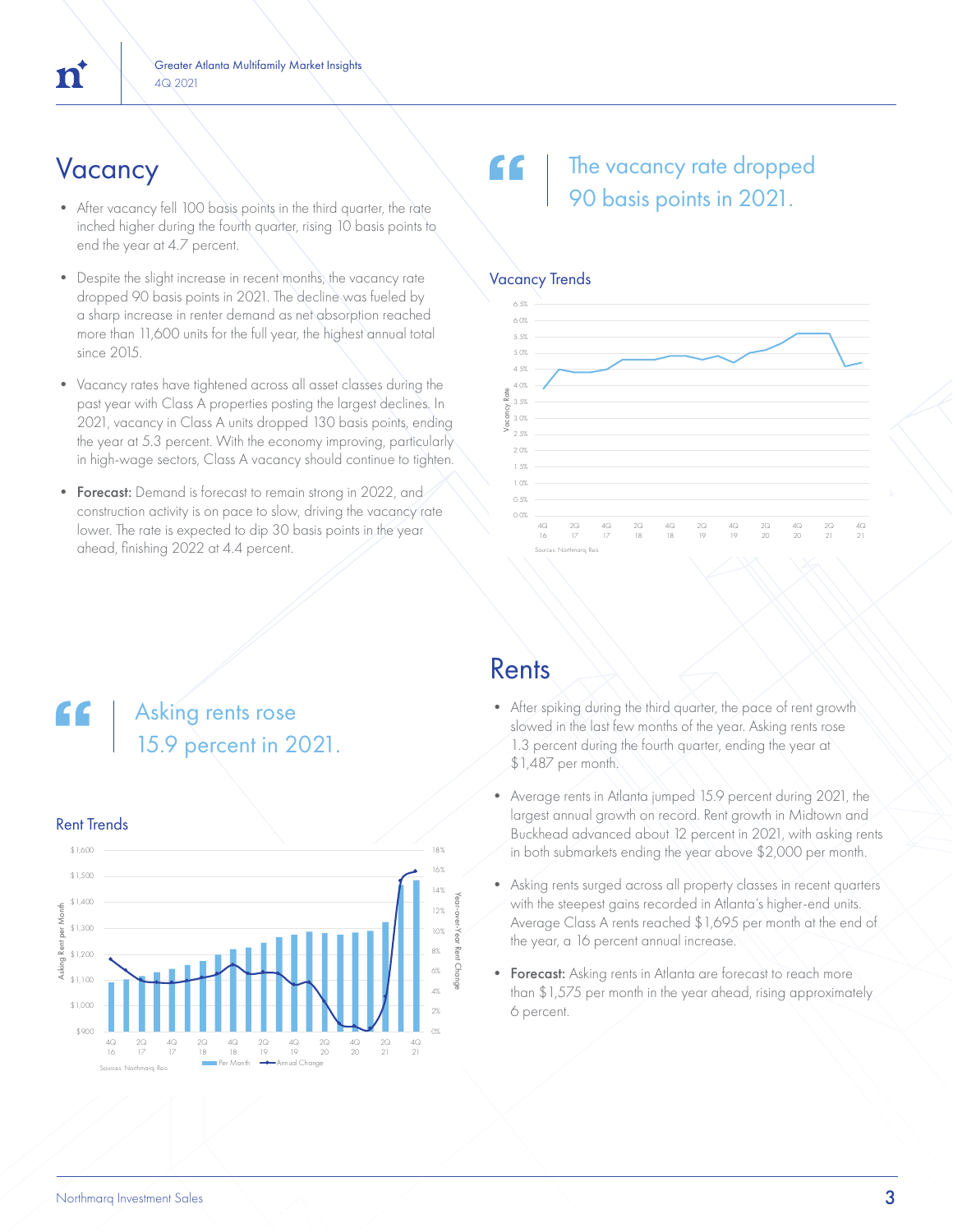## Multifamily Sales

 $\mathbf{n}^*$ 

- Multifamily sales activity accelerated in the last few months of the year with the number of transactions increasing nearly 40 percent from the third quarter to the fourth quarter. For the full year, sales volume advanced more than 20 percent from 2020 levels.
- Improving property fundamentals and increased renter demand caused sales prices to push higher during the year. The median sales price in Atlanta reached \$170,000 per unit at the end of 2021, up nearly 30 percent from the median price in 2020.
- As prices rise across the Atlanta area, cap rates continue to compress. Cap rates averaged 4 percent during the fourth quarter with a handful of sales between 3.0 percent to 3.5 percent.

### $66$ The median price reached \$170,000 per unit in 2021.



### Investment Trends

Sources: NorthMarq, CoStar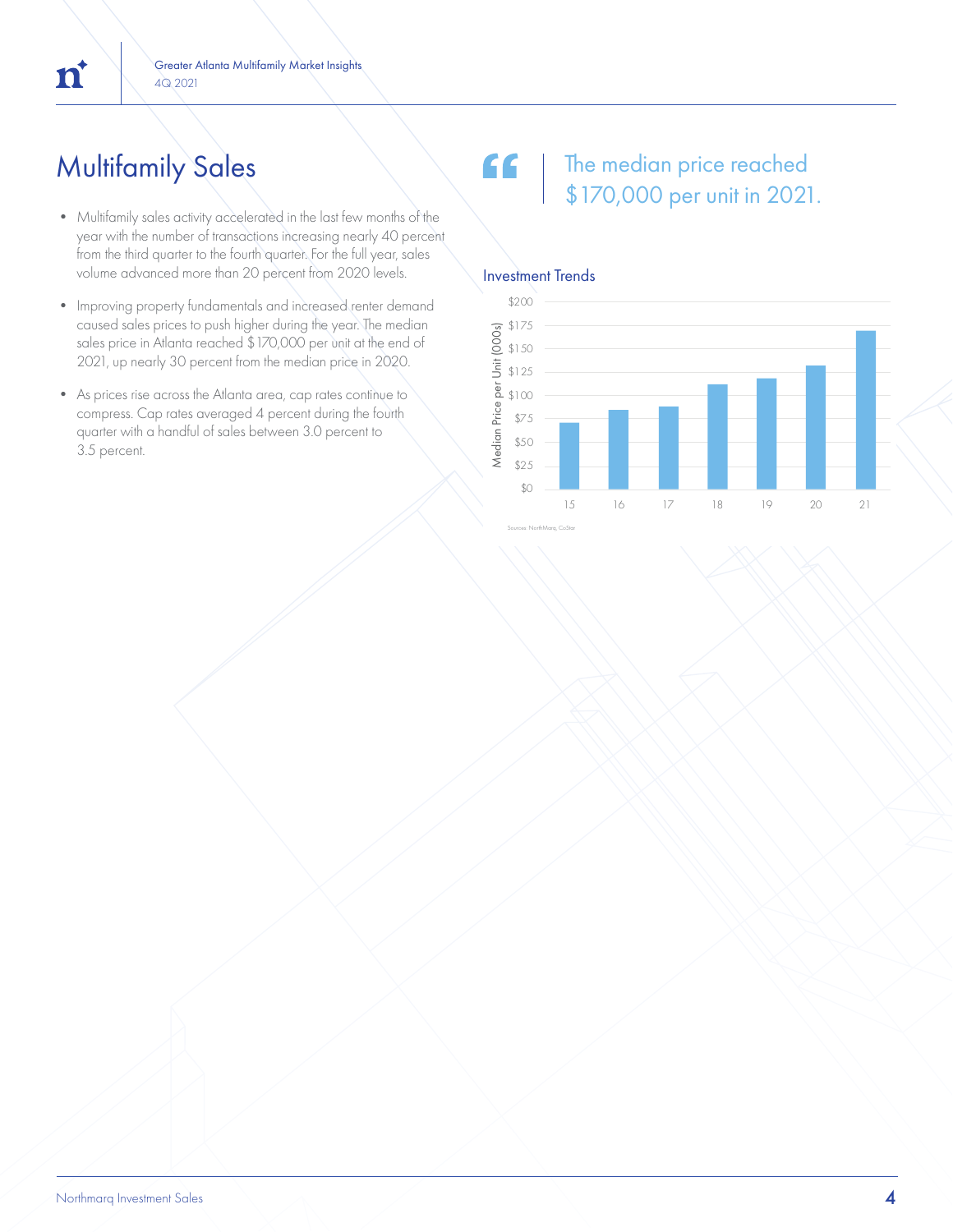### Looking Ahead

The year ahead should be a strong one in the Atlanta multifamily market. Operating conditions will be supported by a rapid pace of economic growth and employment gains, and a slowdown in the pace of the delivery of new units. The vacancy rate dropped 90 basis points in 2021 and is expected to tighten further in the year ahead. The combination of elevated demand and moderating supply growth will support above-average rent growth, although gains are not expected to match the sharp increases recorded in 2022.

The momentum gained in the multifamily investment market at the end of 2021 is expected to carry over into the year ahead. Sales prices are rising at a rapid pace as Atlanta has remained one of the highestvolume markets in the country for investment sales in recent years. The steadier rate of growth that is forecast for 2022 should buoy the market, following two consecutive years of extreme volatility. Cap rates have dipped below 4 percent in many transactions, but may level off in 2022, as rising interest rates could prevent any additional compression.











### Construction & Permitting Forecast Vacancy Forecast